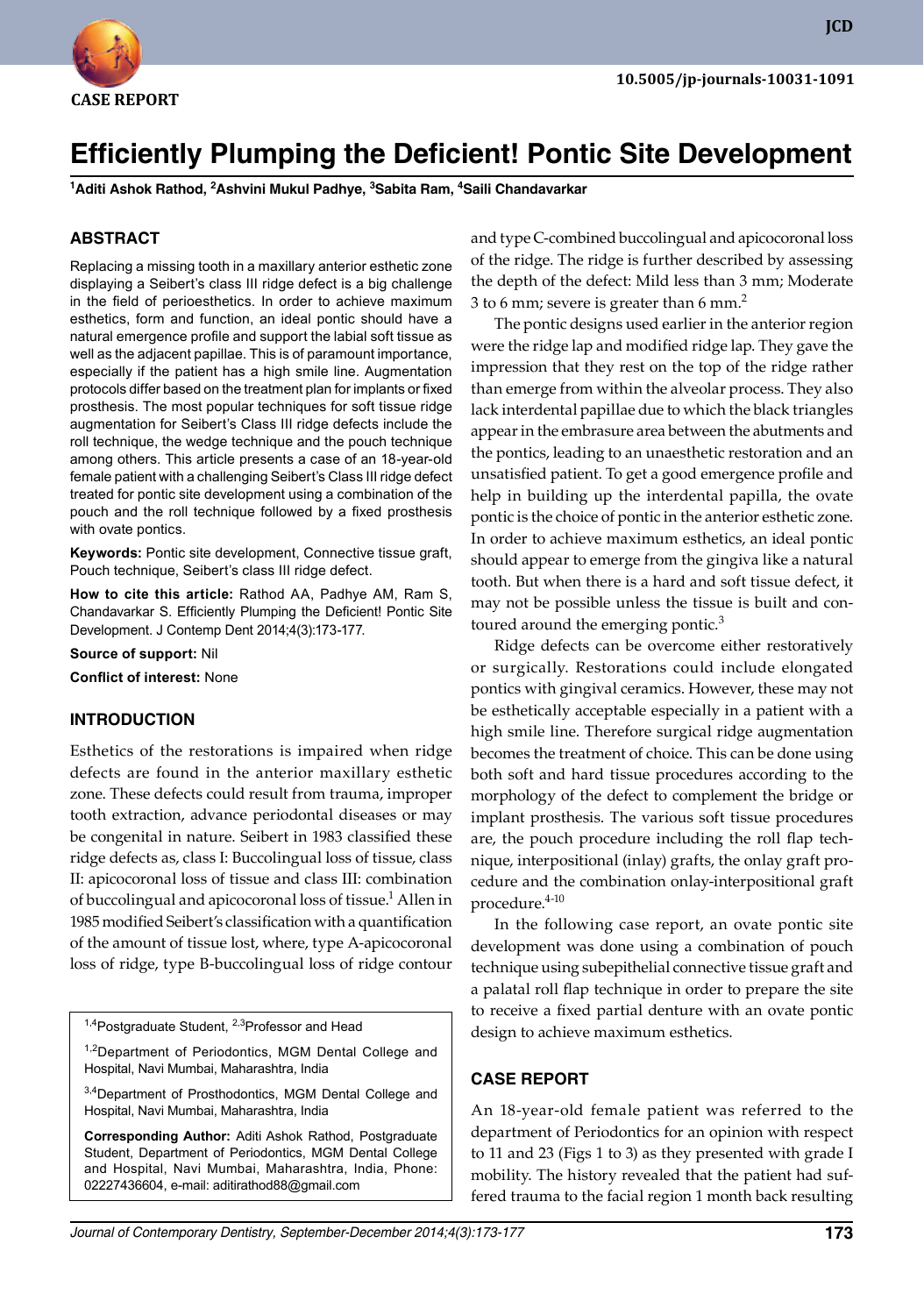in avulsion of 21, 22. Scaling and root planing was carried out and the patient was recalled after a period of 2 weeks. On re-evaluation a reduction in the mobility with 11 and 23 was observed.

 Since, the patient was young, she desired a fixed restoration for the missing teeth. Study models, bone mapping and radiography revealed a knife edge ridge and a Seibert's class III ridge defect in the 21 and 22 regions. A Seibert's class III defect can be augmented using a block graft technique followed by implant placements. This would require a waiting period of 5 to 6 months. Since, the patient wanted early replacement of teeth and was reluctant to undergo through a block graft harvesting procedure it was decided to go for a fixed partial denture with an ovate pontic design. To get an ideal emergence profile, a subepithelial connective tissue graft with pouch and tunnel technique was planned on the buccal aspect of the defect. Blood investigations were done to rule out any systemic medical condition. As the pulp chambers were large, intentional root canal treatment was carried out with 11 and 23 to prevent sensitivity. A wax up for the fixed partial denture was done on the study cast to get proper contour of the



**Fig. 1:** Preoperative buccal view **Fig. 2:** Occlusal view



restoration. A putty index was made for the fabrication of provisional fixed partial denture which would be placed immediately post grafting for the development of the pontic sites. A Hawley's device was fabricated to protect the donor site during the postoperative recovery phase.

## **SuRGICAL PRoCEDuRE**

Patient was given a presurgical rinse using 0.2% chlorhexidine. After analgesia was achieved using 2% lignocaine with 1:200,000 adrenaline, a vertical incision was made at the mesiobuccal line angle of the maxillary left canine (23) using a #15 blade and a pouch was prepared by partial thickness dissection extending horizontally till the mesiobuccal line angle of the maxillary right central incisor.<sup>11</sup> Once the defect dimensions were gauged using a UNC #15 probe, a subepithelial connective tissue graft was harvested from the palate in the region between the canine (23) and first molar (24) using the trap door technique. The graft was immediately tucked into to the pouch prepared at the recipient site and secured in place using 5-0 (polyglactin 910) synthetic absorbable





**Fig. 3:** Left lateral view **Fig. 4:** Papilla sparing vertical incision given on mesial aspect of 23

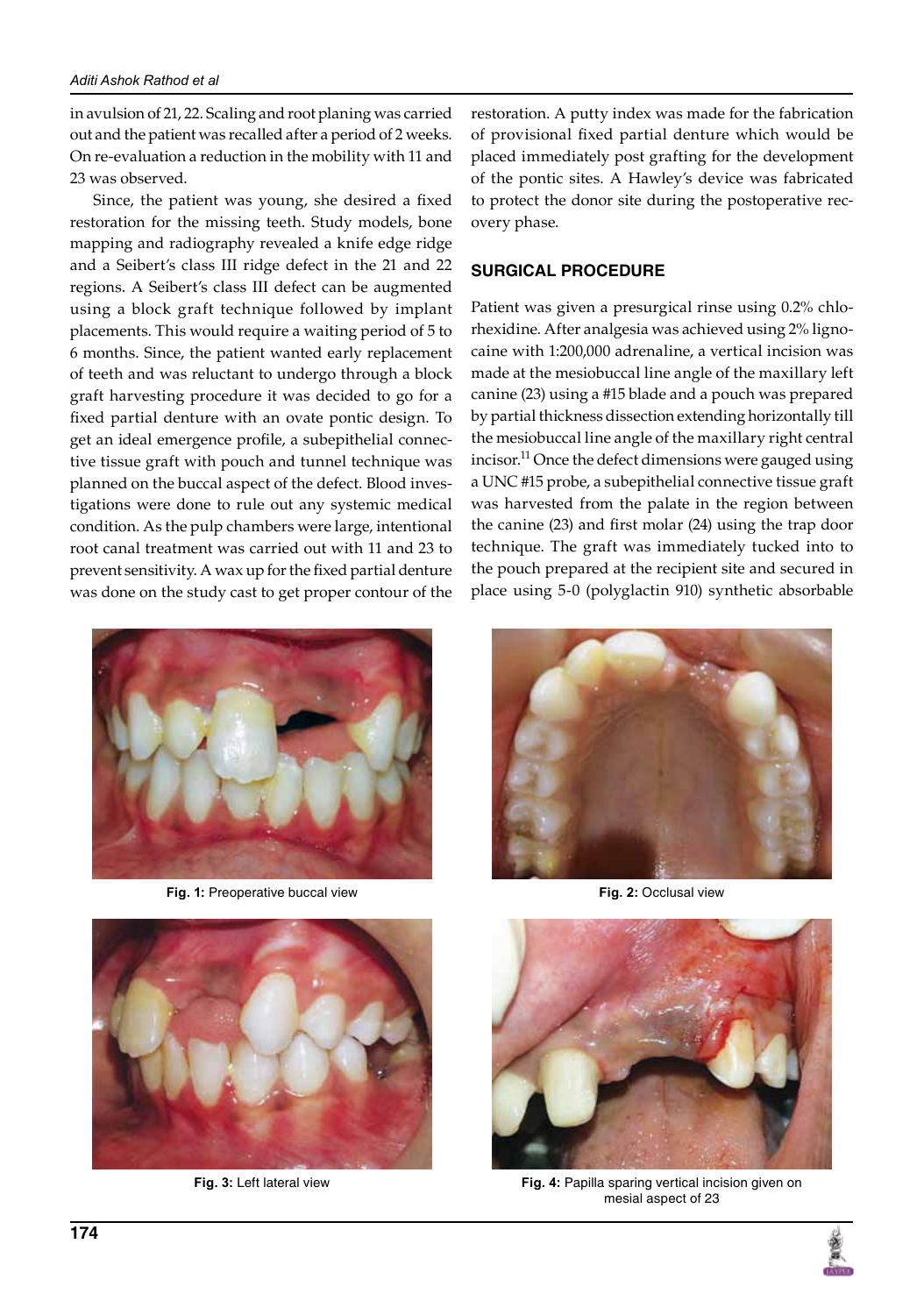sutures to stabilize the graft during healing. Since, the amount of graft procured from the palate was inadequate due to lack of thickness of palatal tissue, an additional palatal roll technique was performed a connective tissue graft was harvested from the adjacent palatal mucosa and rolled into the pouch prepared earlier. The graft was sutured using 5-0 (polyglactin 910) synthetic absorbable sutures using interrupted and pressure sutures. The partial thickness palatal flap was sutured back to the donor site using interrupted black silk sutures and the patient was given a Hawley's device to for 7 days to protect the donor site. The provisional fixed partial denture with the ovate pontic design was placed in order to develop the pontic site during the healing phase (Figs 4 to 11).

 The patient was given a prescription for analgesics (diclofenac sodium 50 mg, paracetamol 500 mg, serratiopeptidase 15 mg) and antibiotics (amoxicillin 500 mg) to be taken thrice daily for 5 days. She was advised to follow scrupulously all the normal oral postoperative hygiene instructions. She was instructed not to brush or floss the surgical site for 2 weeks and rinse the oral cavity with 0.2% chlorhexidine mouth rinse twice daily for at



**Fig. 5:** Pouch being created using #15 blade **Fig. 6:** Vertical calibrations for obtaining the graft



least 2 weeks. Suture removal at the donor site was done after 7 days and the healing was uneventful. Healing of the graft and the donor site was observed after 2 weeks followed by intervals of 1, 3 and 6 months.

 Postoperative evaluations after 6 months revealed well developed papillae between 21 and 22 and a significant increase in the buccolingual width and complete epithelialization of the donor site (Figs 12 and 13). The patient was referred for fabrication of the final prosthesis using porcelain fused to metal crowns. There was a good emergence profile, no black triangles and the patient was pleased with the esthetics achieved (Fig. 14).

#### **DISCuSSIon**

Ridge defects pose a restorative challenge especially in the anterior esthetic zone. In order to achieve maximum esthetics, an ideal pontic should appear to emerge from the gingiva and support the labial soft tissue as well as the adjacent papillae. This is of paramount importance, especially if the patient has a high smile line. Due to lack of palatal tissue procured after the subepithelial connective tissue harvesting technique, an Abrams roll technique was performed to increase the buccal bulk





**Fig. 7:** Horizontal calibration for obtaining the graft **Fig. 8:** Subepithelial connective tissue graft obtained from the palate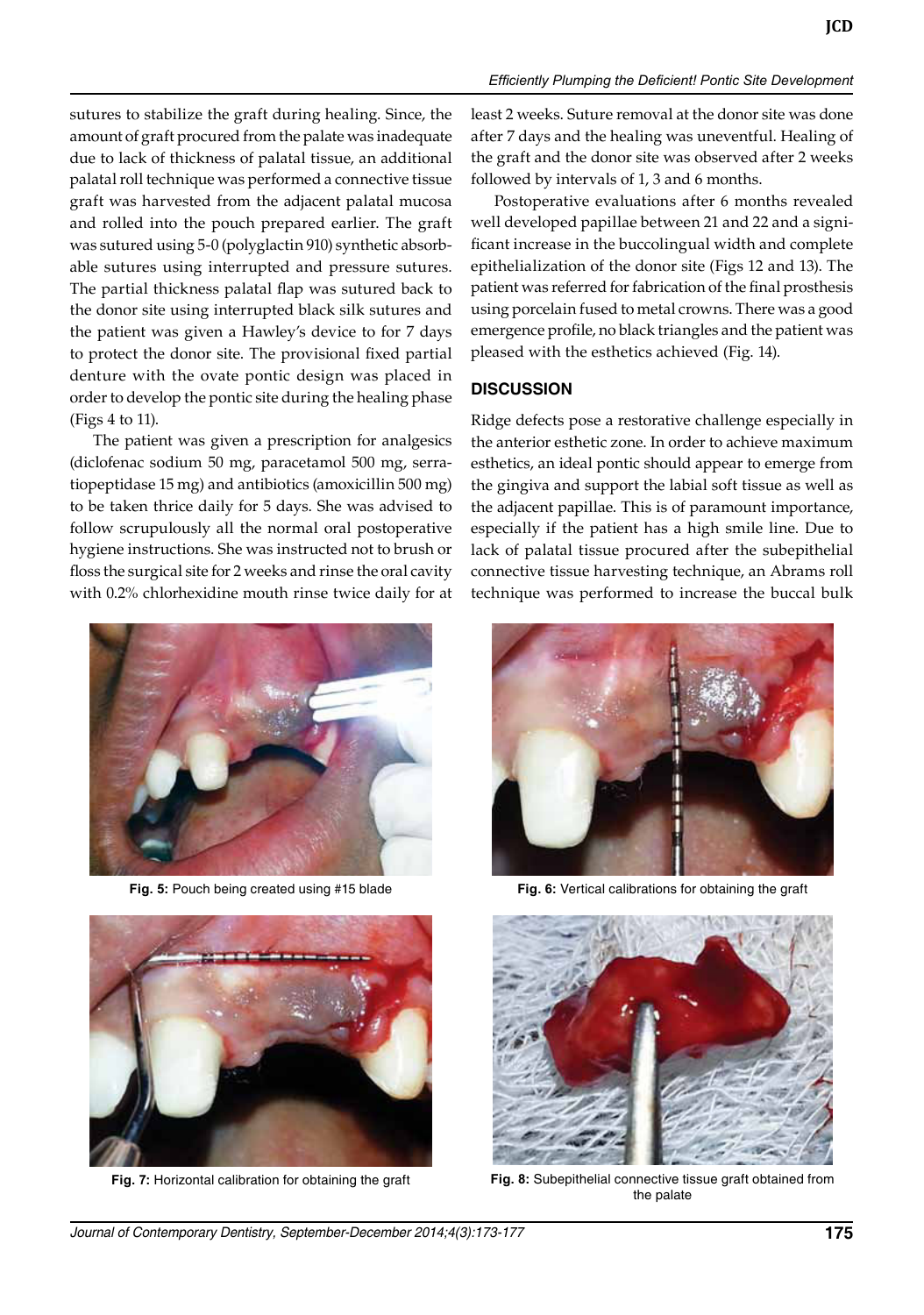## *Aditi Ashok Rathod et al*

of the defect.<sup>4</sup> A provisional restoration was given in order to develop and shape the pontic site for emergence profile and interdental papilla. The location and shape of the proximal contact areas in provisional prosthesis determines where the papillae are molded on the healing ridge. The developed papillae along with the buccolingual width of soft tissue results in excellent emergence profile thus eliminating the appearance of black triangle between the pontics.<sup>3</sup>



**Fig. 9:** Graft transferred to the recipient site **Fig. 10:** Palatal roll technique performed



**Fig. 11:** Suturing done using absorbable sutures



# **ConCLuSIon**

In this case report, a combination of the pouch technique and the palatal roll technique were used to create a satisfactory result in the anterior esthetic zone. The resulting soft tissues closely mimicked normal anatomical gingival contours and form a concave contour to receive a convex pontic. However, more clinical studies with long term follow-up evaluation are needed to determine the predictability of this technique.





**Fig. 12:** Postoperative healing after 6 months



**Fig. 13 :** Postoperative healing after 6 months **Fig 14:** 6 months postoperative view with final prosthesis